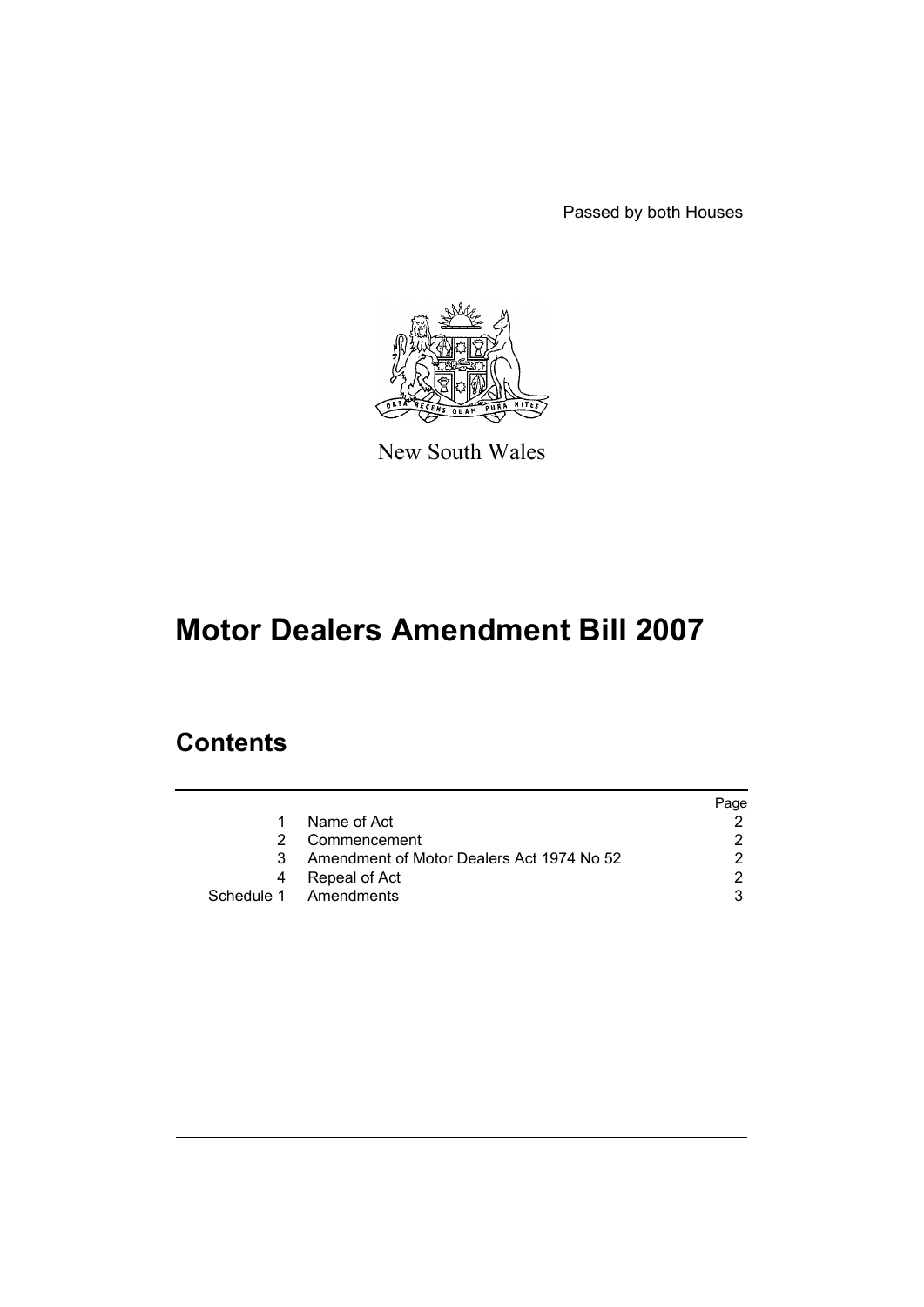*I certify that this public bill, which originated in the Legislative Assembly, has finally passed the Legislative Council and the Legislative Assembly of New South Wales.*

> *Clerk of the Legislative Assembly. Legislative Assembly, Sydney, , 2007*



New South Wales

## **Motor Dealers Amendment Bill 2007**

Act No , 2007

An Act to amend the *Motor Dealers Act 1974* in relation to demonstrator motor vehicles and notices of disposal of second-hand motor vehicles.

*I have examined this bill and find it to correspond in all respects with the bill as finally passed by both Houses.*

*Assistant Speaker of the Legislative Assembly.*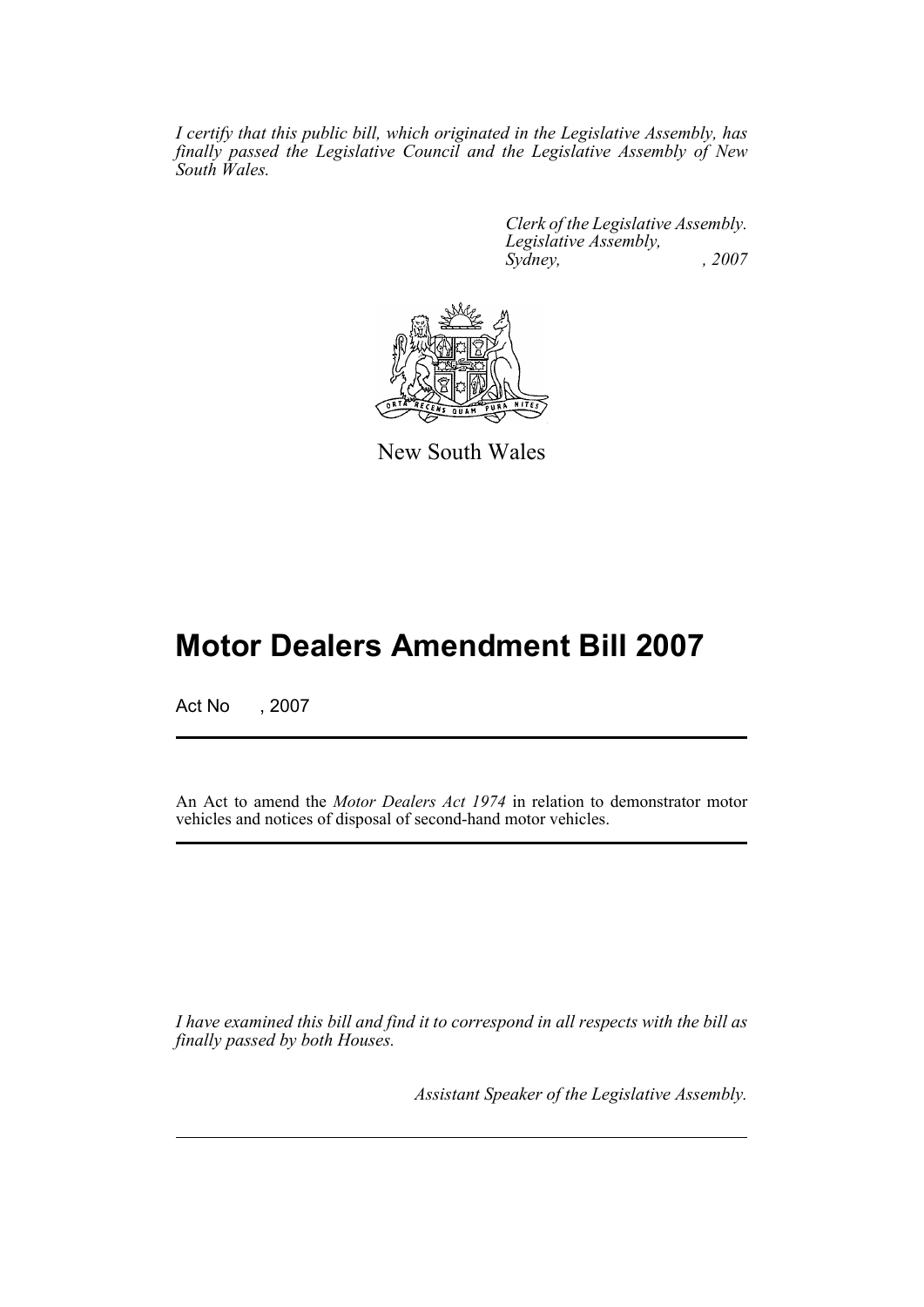#### <span id="page-2-0"></span>**The Legislature of New South Wales enacts:**

#### **1 Name of Act**

This Act is the *Motor Dealers Amendment Act 2007*.

#### <span id="page-2-1"></span>**2 Commencement**

This Act commences on a day or days to be appointed by proclamation.

#### <span id="page-2-2"></span>**3 Amendment of Motor Dealers Act 1974 No 52**

The *Motor Dealers Act 1974* is amended as set out in Schedule 1.

#### <span id="page-2-3"></span>**4 Repeal of Act**

- (1) This Act is repealed on the day following the day on which all of the provisions of this Act have commenced.
- (2) The repeal of this Act does not, because of the operation of section 30 of the *Interpretation Act 1987*, affect any amendment made by this Act.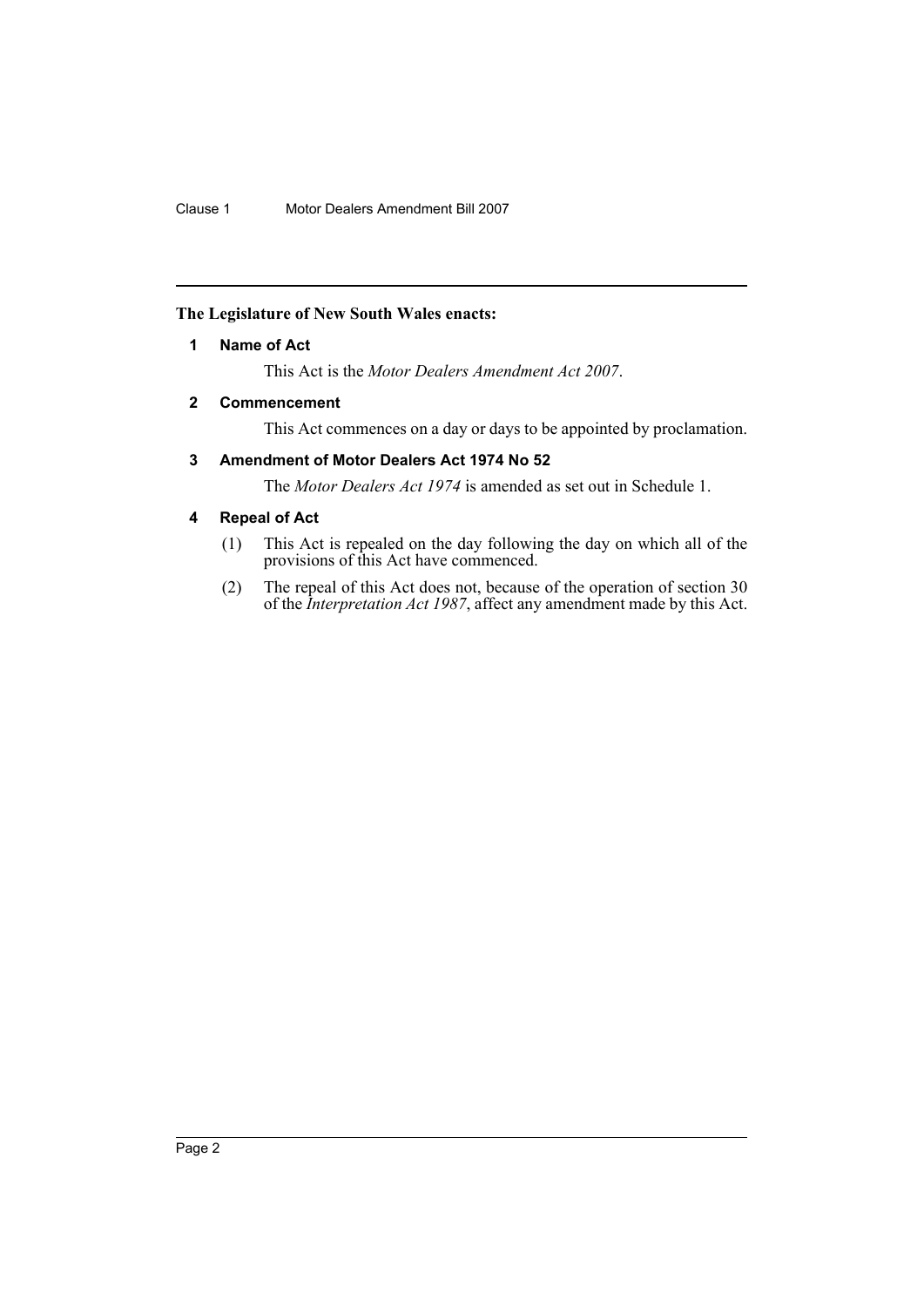Motor Dealers Amendment Bill 2007

Amendments **Schedule 1** and the set of the set of the set of the set of the set of the set of the set of the set of the set of the set of the set of the set of the set of the set of the set of the set of the set of the set

### <span id="page-3-0"></span>**Schedule 1 Amendments**

(Section 3)

#### **[1] Section 4 Definitions**

Omit "but does not include" from the definition of *second-hand motor vehicle* in section  $4(1)$ .

Insert instead "and includes".

#### **[2] Section 4 (7)**

Omit "or a demonstrator motor vehicle".

#### **[3] Section 21 Holder of licence to keep register**

Omit "and every demonstrator motor vehicle" wherever occurring in section 21 (3) (a) and  $(5)$  (a).

#### **[4] Section 24 Dealers' notices in respect of sale of second-hand motor vehicles, second-hand motor cycles and damaged new motor vehicles**

Insert "or demonstrator motor vehicle" after "second-hand motor cycle" wherever occurring in section 24 $(2)$ ,  $(3)$  and  $(4)$ .

#### **[5] Section 25 Sale of second-hand motor vehicle or demonstrator to trade owner**

Omit the section.

#### **[6] Section 26 Defences**

Omit "or 25".

#### **[7] Section 26 (a)**

Omit "either of those sections". Insert instead "that section".

#### **[8] Section 29 Excluded defects**

Omit "motor vehicle (being a second-hand motor cycle or demonstrator motor vehicle)" from section 29 (3).

Insert instead "second-hand motor cycle".

#### **[9] Section 29 (3) (b)**

Omit "vehicle" wherever occurring. Insert instead "motor cycle".